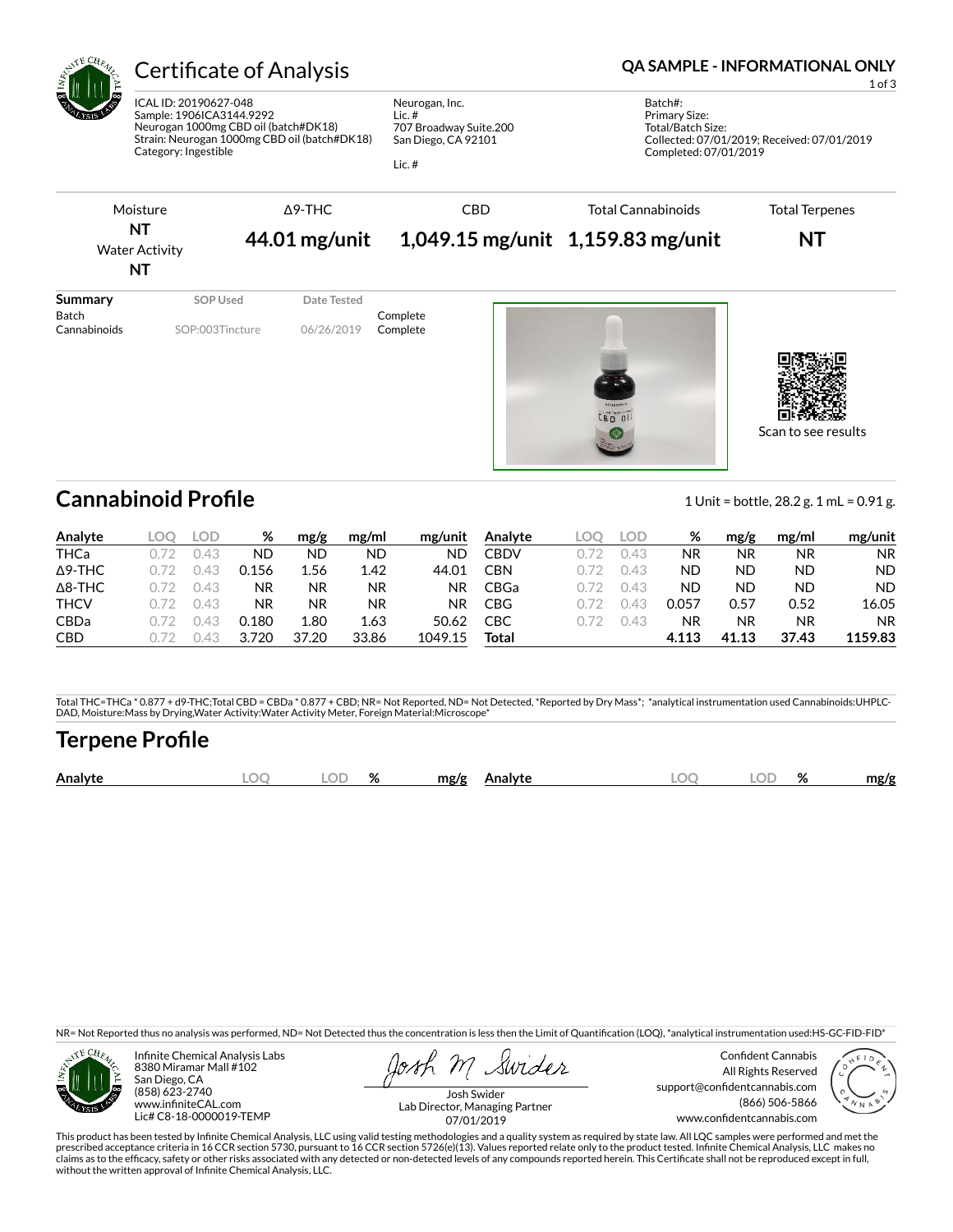

ICAL ID: 20190627-048 Sample: 1906ICA3144.9292 Neurogan 1000mg CBD oil (batch#DK18) Strain: Neurogan 1000mg CBD oil (batch#DK18) Category: Ingestible

Neurogan, Inc. Lic. # 707 Broadway Suite.200 San Diego, CA 92101

Lic. #

### Certificate of Analysis **Certificate of Analysis QA SAMPLE - INFORMATIONAL ONLY**

2 of 3

Batch#: Primary Size: Total/Batch Size: Collected: 07/01/2019; Received: 07/01/2019 Completed: 07/01/2019

# **Residual Solvent Analysis**

| Category 1 | .00 | LOD | .imit | Status | $\sim$<br><b>Category 2</b> | ററ | LOD | Limit | <b>Status</b> | Category 2 | $\Omega$ | LOD. | Limit | Status |
|------------|-----|-----|-------|--------|-----------------------------|----|-----|-------|---------------|------------|----------|------|-------|--------|
|            |     |     |       |        |                             |    |     |       |               |            |          |      |       |        |

NR= Not Reported thus no analysis was performed, ND= Not Detected thus the concentration is less then the Limit of Quantification (LOQ) ,\*analytical instrumentation used=HS-GC-FID-FID\*

### **Heavy Metal Screening**

| $\sim$<br>∽<br>$\sim$ | OF<br>∽ | Limit | status |
|-----------------------|---------|-------|--------|
|                       |         |       |        |

NR= Not Reported thus no analysis was performed, ND= Not Detected thus the concentration is less then the Limit of Quantification (LOQ), \*analytical instrumentation used:ICP-MS\*

### **Microbiological Screening**

| ารนIน |
|-------|
|-------|

ND=Not Detected; \*analytical instrumentation used:qPCR\*



Infinite Chemical Analysis Labs 8380 Miramar Mall #102 San Diego, CA (858) 623-2740 www.infiniteCAL.com Lic# C8-18-0000019-TEMP

Josh M Swider

Confident Cannabis All Rights Reserved support@confidentcannabis.com (866) 506-5866 www.confidentcannabis.com



Josh Swider Lab Director, Managing Partner 07/01/2019

This product has been tested by Infinite Chemical Analysis, LLC using valid testing methodologies and a quality system as required by state law. All LQC samples were performed and met the prescribed acceptance criteria in 16 CCR section 5730, pursuant to 16 CCR section 5726(e)(13). Values reported relate only to the product tested. Infinite Chemical Analysis, LLC makes no<br>claims as to the efficacy, safety o without the written approval of Infinite Chemical Analysis, LLC.